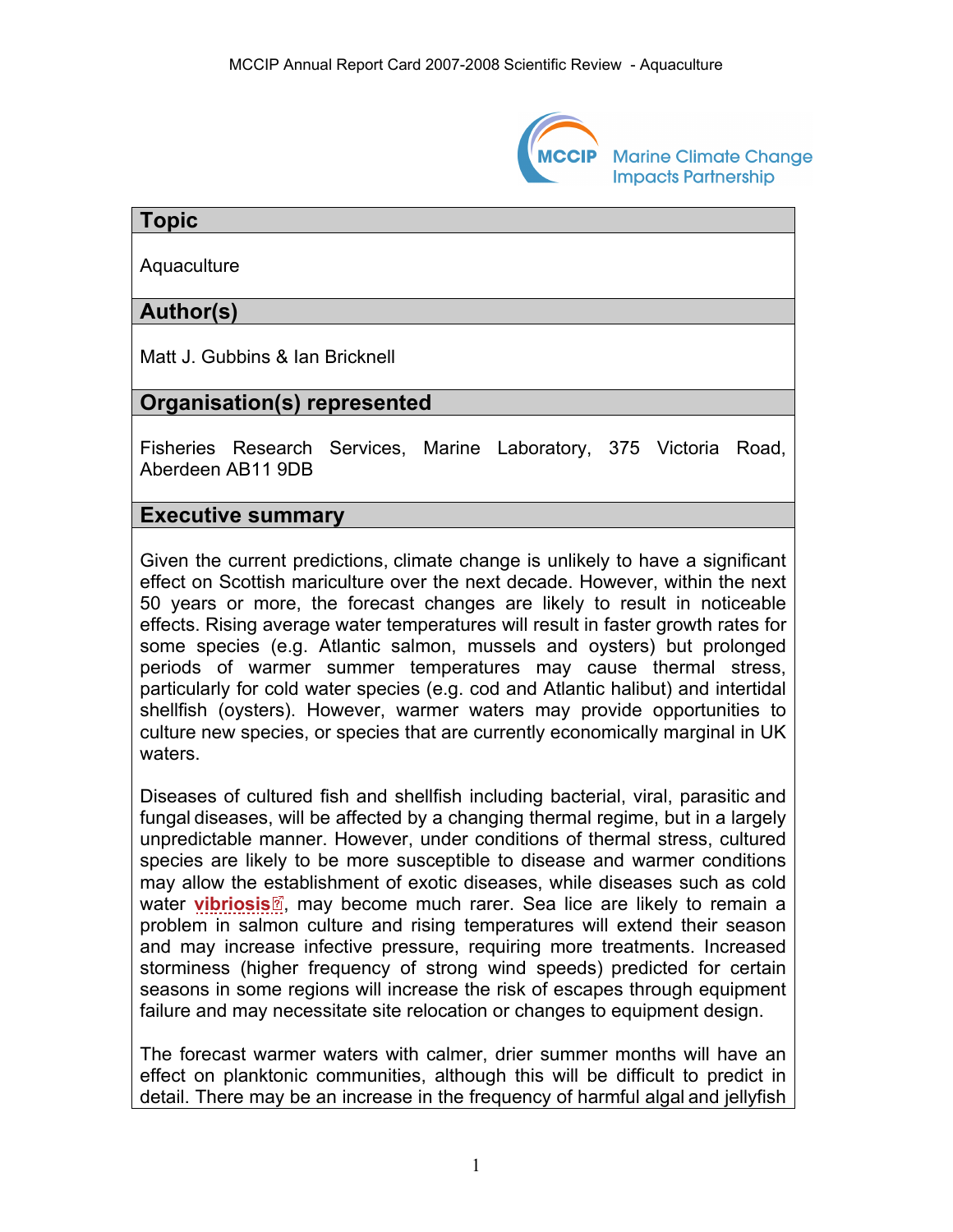blooms, potentially causing more fish kills and closures of shellfish harvesting areas, but the forecast reduction in summer precipitation may benefit classification of shellfish growing areas. Increased temperatures and more abundant plankton could also enhance early spawning success and spat fall of cultured shellfish species, to the benefit of the shellfish industry.

# **Full review**

# **Introduction**

In 2006, Scottish marine aquaculture (mariculture) produced over 99% of the UKs cultured marine finfish. For shellfish, 18% was cultured in Scotland, with 39% in England and Wales and 43% in Northern Ireland. (Marine Fisheries Agency, 2006). The dominant species currently produced in Scotland are Atlantic salmon, mussels and oysters. In England and Wales, mariculture is primarily focussed on the culture of oysters and mussels, with some effort being put into the rearing of species such as lobsters. To date, there has been little published research or consensus opinion on the effects of climate change on UK mariculture. However, much can be inferred from the published literature on the effects of environmental variables on cultured species. Although the impacts suggested below are made predominately with respect to the Scottish aquaculture industry, many of the impacts may also be relevant for aquaculture based in other UK coastal waters.

# **Ocean climate change in mariculture areas**

Scottish aquaculture in the marine environment (mariculture) is concentrated around the West coast of mainland Scotland and the Western and Northern Isles. In England and Wales, culture of oysters and mussels mainly takes place along the southern coast of England and around the southern and northern coastline of Wales. Predictions of climate variables in these areas taken from the UKCIP published forecasts on [www.ukcip.org/scenarios/ukcip02/scenarios/maps,](http://www.ukcip.org/scenarios/ukcip02/scenarios/maps) were used to derive the subsequent predictions of effects on aquaculture. The following points relating to the predicted climate change in the key Scottish mariculture areas were used as the basis for predicting effects on mariculture:

All areas around Scotland are predicted to experience rises in annual and seasonal mean water temperature of up to 0.5 ºC by 2020 and up to 2.5 ºC by 2080. Over the same timescales, the summer precipitation is predicted to decrease (0-10% by 2020 and 10-30% by 2080) and winter temperature are predicted to increase (10-15% by 2080). Similar predictions are expected for England and Wales in the same time period.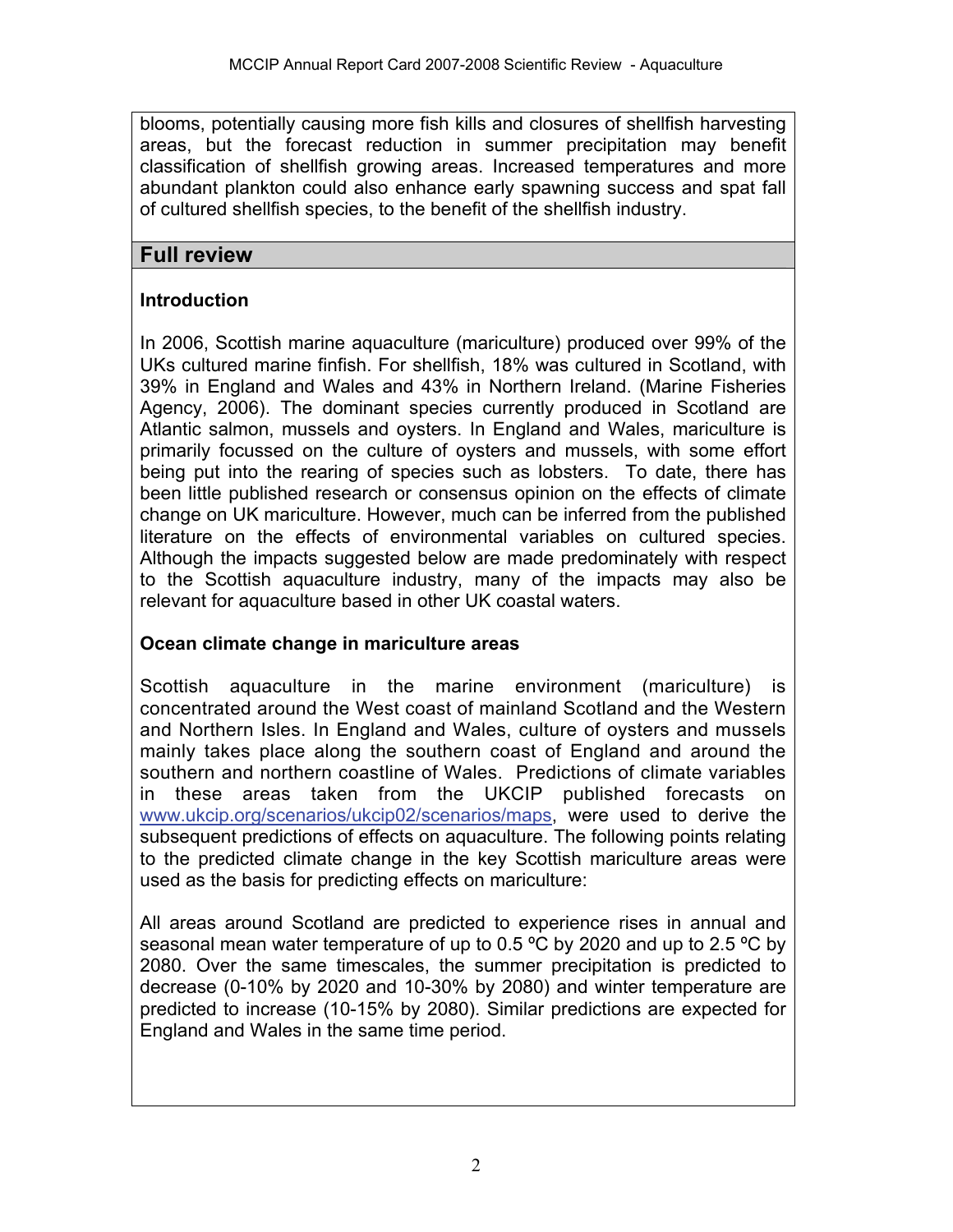#### **Direct effects of temperature increase. Medium confidence**

An increase of  $2^{\circ}$ C may well adversely affect some species currently being farmed in Scotland as the thermal optima for the animals physiology may be exceeded for long periods of time during the summer months. Aquaculture of species such as Atlantic cod and Atlantic halibut may not be possible in the south of the country or be limited to areas of deep-water up-welling where the water is cooler than normal. Salmonid species are more tolerant of higher temperatures (Reddin *et al.,* 2006, Cano & Nicieza, 2006; Tackle *et al.,* 2006; Goniea *et al.,* 2006; Galbreath *et al* 2006; and Larsson & Berglund 2006) than Atlantic cod (Levesque *et al.,* 2005; Claireaux *et al.,* 1995 and Neat & Righton, 2006) and Atlantic halibut (Hurst *et al.,* 2005; Imsland *et al.,* 2000; Aune *et al.,* 1997 and Bjornsson & Tryggvadottir, 1996) but higher peak temperature in the summer months, which may well be of longer duration than present could cause issues with thermal stress and potentially make some sheltered, warmer sites unsuitable for those species during the summer months.

Optimal temperatures for on-growing large cod are generally low (approximately 7ºC) (Neat & Righton, 2006) and although rising temperatures in Scottish waters may have some benefit to the growth rates of juveniles, growth rates of adults are likely to suffer.

Predicted increased growth rates of shellfish species (mussels and oysters) are dependent on the continued availability of the planktonic food supply. It is recognised that mussels around the UK are comprised of at least two species that are able to hybridise, and therefore, it is possible that they will be able to tolerate the expected wider temperature fluctuations. Intertidal shellfish, notably Pacific oyster (*Crassostrea gigas*), are currently susceptible to occasional mortality events during prolonged periods of hot weather. These would be likely to increase in frequency under warmer conditions. This species of oyster is not endemic to the UK and our current thermal regime is not optimal for spawning and natural recruitment from cultured stocks to establish wild populations. Under conditions of increased temperature, this may change.

Broodstock of some species (e.g. Atlantic halibut, Arctic charr) require low winter temperatures (3 months <6°C) for egg maturation. Production of high quality ova could require increased energy costs and capital expenditure associated with temperature control of broodstock and the availability of suitable broodstock sites may be restricted in the future.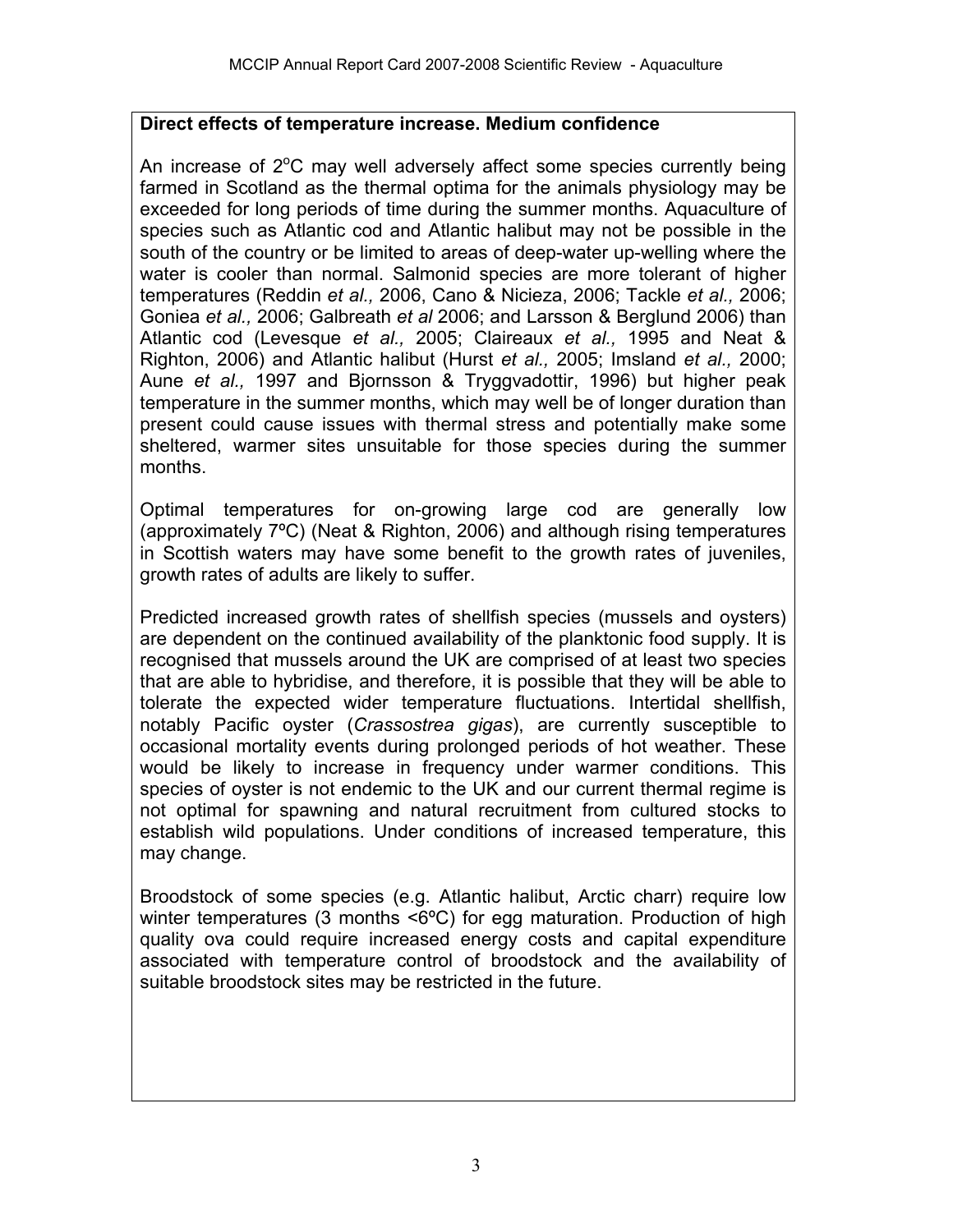#### **Opportunies for new species. Low confidence.**

Warmer water conditions could, potentially, allow new species to be cultured in the UK where the current temperature maximums and minimums are marginal for the species, such as sea bass, sea bream, turbot, hake, scrombiforms (e.g. blue fin tuna), nori, ormer and Manilla clams.

#### **Diseases of fish and shellfish. Low confidence.**

From a disease point of view an increase in temperature can have many affects. Bacterial, viral and fungal disease will, in general, have shorter generation times. It is possible that some diseases, which transmit above a minimum temperature, will increase in prevalence. Not all effects on disease will be detrimental. For example the seasonal window of infectivity of some serious infectious conditions such as viral haemorrhagic septicaemia virus (VHSV) or the freshwater viral disease Infectious pancreatic necrosis virus (IPNV) could be shortened, whilst others that require a minimum temperature to cause clinical symptoms and transmission, such as Bacterial Kidney disease (BKD) in freshwater [sa](http://www.mccip.org.uk/arc/2007/glossary.htm)lmonids, could be lengthened. However, as most fish are **[poikilothermic](http://www.mccip.org.uk/arc/2007/glossary.htm#Poikilotherms)**<sup>®</sup> their physiology is largely governed by the temperature of their surrounding environment and warmer water will mean the immune system of these animals will function more effectively in preventing the establishment of infections (up to the thermal optimum of the animal) (Bowden *et al*., 2007). It is therefore possible that clinical infections will not increase as fewer infections become established in the host. Once the thermal optimum is exceeded, then the function of the immune system will decline and physiological stress and oxygen depletion (warmer water holds less oxygen in solution than cold water) may well lead to disease and welfare issues.

Some viral infections can only occur between narrow temperature ranges, often 10-12°C, usually during spring and autumn. Under warmer conditions this temperature window may decrease in the spring (and occur earlier in the year) as more rapid warming of water occurs in spring. Conversely if cooling of the environment is delayed during the autumn this temperature window may become extended and occur later in the year. Additionally, warmer water conditions may allow the establishment of exotic diseases, which are currently excluded as the climate is too cool to permit transmission. Ben[efic](http://www.mccip.org.uk/arc/2007/glossary.htm)ially, diseases that occur under cool environments, e.g. cold water **[vibriosis](http://www.mccip.org.uk/arc/2007/glossary.htm#Vibriosis)**<sup>1</sup>, may become much rarer if the ecosystem is not cold enough for their biology.

If shellfish experience super-optimal thermal conditions (as will be more likely, particularly for inter-tidally cultivated species, given the predicted changes in temperature for the regions where they are cultivated) they will also be more susceptible to bacterial, viral and parasitic infections.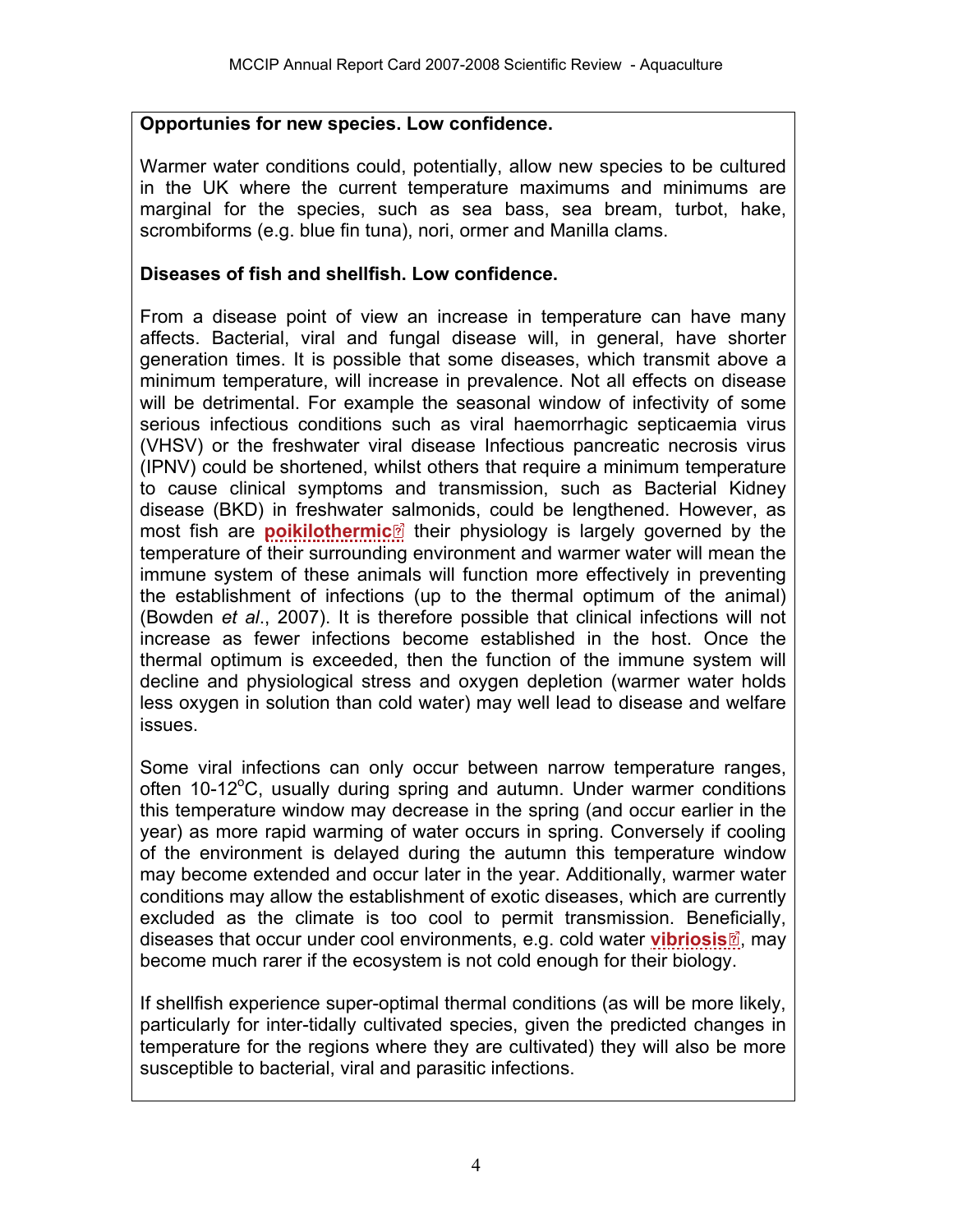By their nature it [is](http://www.mccip.org.uk/arc/2007/glossary.htm) difficult to understand the response of diseases of unknown **[aetiology](http://www.mccip.org.uk/arc/2007/glossary.htm#Aetiology)**<sup>2</sup> to increase in temperature. Some may become established in the UK, new ones may develop as a result of the warmer conditions while others that occur under cooler water regimes may decline.

# **Bacterial infections**

As a rule of thumb as temperature increases the generation time of bacteria decreases (Duguid *et al.,* 1978) so under higher temperature regimes most bacterial infections would be predicted to progress faster once the host was infected, however, as mentioned above, assuming the animal is not at its thermal limit the fishes immune system will be operating more effectively and may well overcome the infection (Le Morvan *et al.,* 1996; Lillehaug 1997; Van Muiswinkel and Wiegertjes 1997 and Eggset *et al.,* 1997a).

Under a rising temperature regime some bacterial diseases of fish, such as *Moritella viscose* (Benediktsdottir *et al.,* 2000 and Coyne *et al.,* 2006) and cold water vibriosis (Nordmo & Ramstad 1999; Nordmo *et al.,* 1997 and Steine *et al.,* 2001), may decline in abundance as these diseases are characteristically seen in winter under cold water conditions and the new warmer environment may well adversely affect these bacteria. *Aeromonas salmonicida* and BKD, however, tend to occur under rising temperature regimes and during the summer months (Nordmo & Ramstad 1999; Lillehaug *et al.,* 2000; Eggset *et al.,* 1997b; Rose *et al.,* 1989; Roberts 1976; Hirvela-Koski *et al.,* 2006; Bruno 2004; Jacobson *et al.,* 2003; Nagai & Lida 2002; Piganelli *et al.,* 1999 and Jonsdottir *et al.,* 1998). If the environment warms by  $2^{\circ}$ C then it is possible that diseases such as these will occur earlier in the year (as the spring will be warmer and earlier) and the period in which these diseases are common may well be extended, increasing the infectious pressure of these pathogens in the environment. Warmer conditions may also favour currently rare bacterial infections such as *Clostridia*, allowing this pathogen to extend its range further north.

# **Viral diseases**

Viruses effectively hijack the host's cells to replicate and the rate of replication is governed by [the](http://www.mccip.org.uk/arc/2007/glossary.htm) animal's physiology (Duguid *et al.,* 1978). As most fish are **[poikilothermic](http://www.mccip.org.uk/arc/2007/glossary.htm#Poikilotherms)**<sup>®</sup> (Bond, 1996) their physiology is largely governed by the temperature of their surrounding environment and warmer water will mean the animals will have a faster metabolism, which in turn will lead to increased viral replication within the host. It is worth pointing out again that, assuming the animal is not at its thermal limit, the fishes' immune system will be operating more effectively and may well overcome the infection as described above.

Some viruses can only infect their host during a very narrow temperature window (usually 10-12 $^{\circ}$ C for most viruses currently of interest in Scotland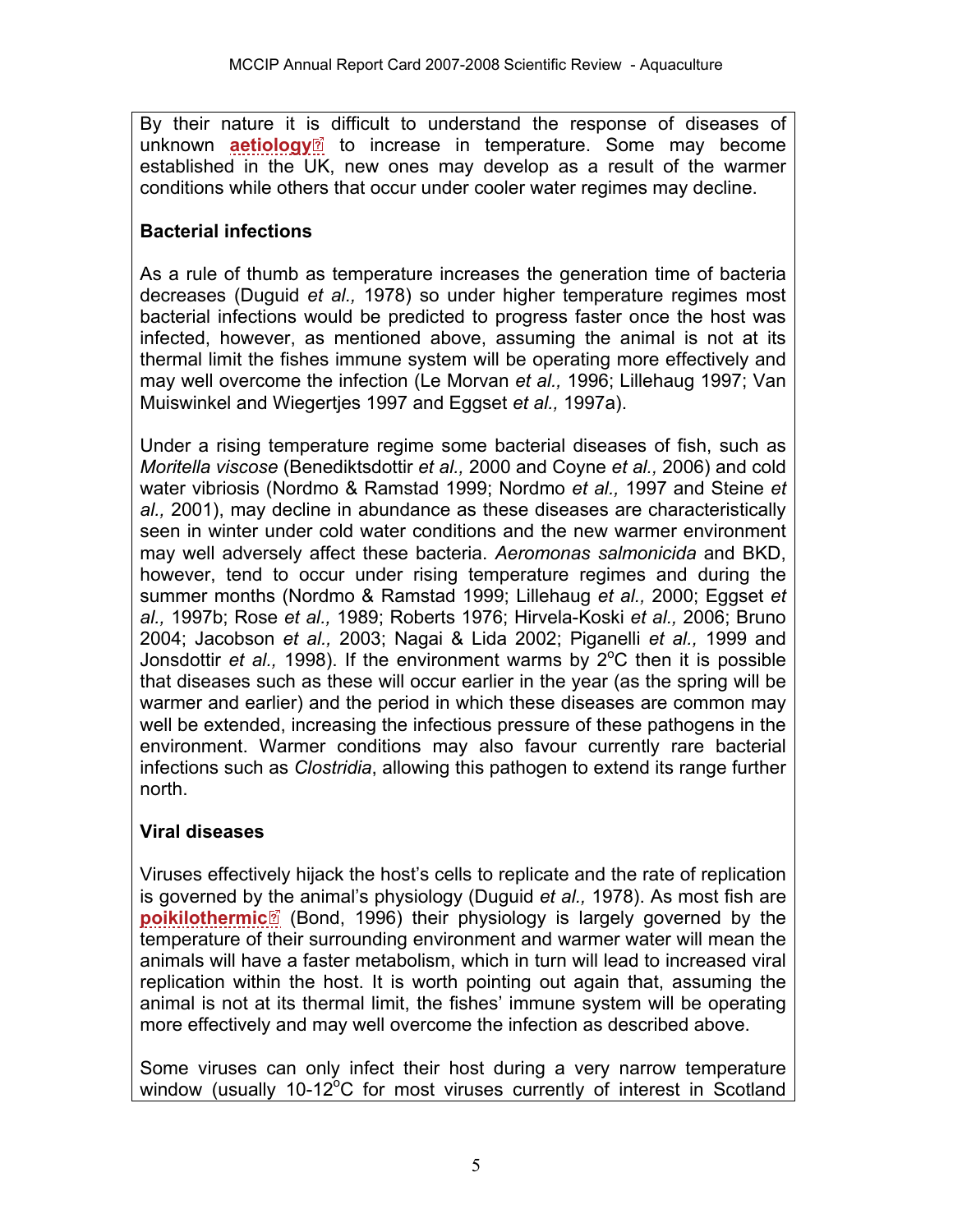(Bricknell *et al.,* 2006; Skall *et al.,* 2005a; Skall *et al.,* 2005b; Einer-jensen *et al.,* 2004; Bowden 2003; Park & Reno 2005; Bowden *et al.,* 2002; Kollner *et al.,* 2002; Jarp *et al.,* 1996 and Stangeland *et al.,* 1996)) so an increased temperature regime may shorten this window as spring warming of water may well be increased reducing the period when infection can take place. Conversely cooling of the aquatic environment in autumn may be slower and the autumn infectious window may well increase in duration. This may result in a change in the seasonal distribution of diseases and it may well allow the pathogens to encounter new hosts as their duration in the aquatic environment is different from today. For example an increased infectious window in the autumn may mean that autumn migrating fish such as the critically endangered smelt may encounter pathogens that it does not normally meet.

# **Parasitic diseases**

As parasites of fish and shellfish often have very complex life cycles involving many intermediate hosts, understanding how climate change would affect parasite abundance and the incidence of infection is more difficult to predict. Some parasites will become rare or disappear from Scottish waters because their physiology is not suitable to the warmer environment or their intermediate and final hosts decline in numbers as the environment changes, migrate further north to cooler waters (Drinkwater 2005; Rose 2005 and Clark *et al.,* 2003) or the parasites thermal limits are exceeded (Boxaspen, 1997 and Boxaspen & Naess, 2000). However other parasites will become more abundant as their definitive host and intermediate hosts colonise the new environment or, as Scottish waters warm up, the environment will be able to support new parasitic organisms, which are currently at or below their thermal minimum, and they would be able to survive and colonise new hosts in the warmer ecosystem. For example *Caligus curtis,* currently rare in Scottish waters, may effectively extend their range further north, especially if susceptible fish hosts can over-winter or establish viable populations.

The biology of parasites with direct life cycles, such as sea lice (*Lepeophtheirus salmonis*) is a little easier to predict potential changes in. It would be expected that a  $2^{\circ}$ C increase in water temperature will decrease the life cycle by approximately 2 days and permit more generations in a season (Boxaspen 1997; Boxaspen & Naess 2000 and Heuch *et al.,* 1995), potentially increasing the infective pressure of this parasite in Scotland. However, the time the copepodid stage remains infectious will also decrease from about 10 days under current climatic conditions to around 8 days under the warmer regime suggested here (Johnson & Albright 1991a, 1991b). During the overwintering period more copepodid and mobile stages may survive allowing a more rapid establishment of infection each spring. Currently *L. salmonis* has a population boom in early May and declines in numbers in late October (Pike & Wadsworth 2000). Under a warmer regime with warmer springtime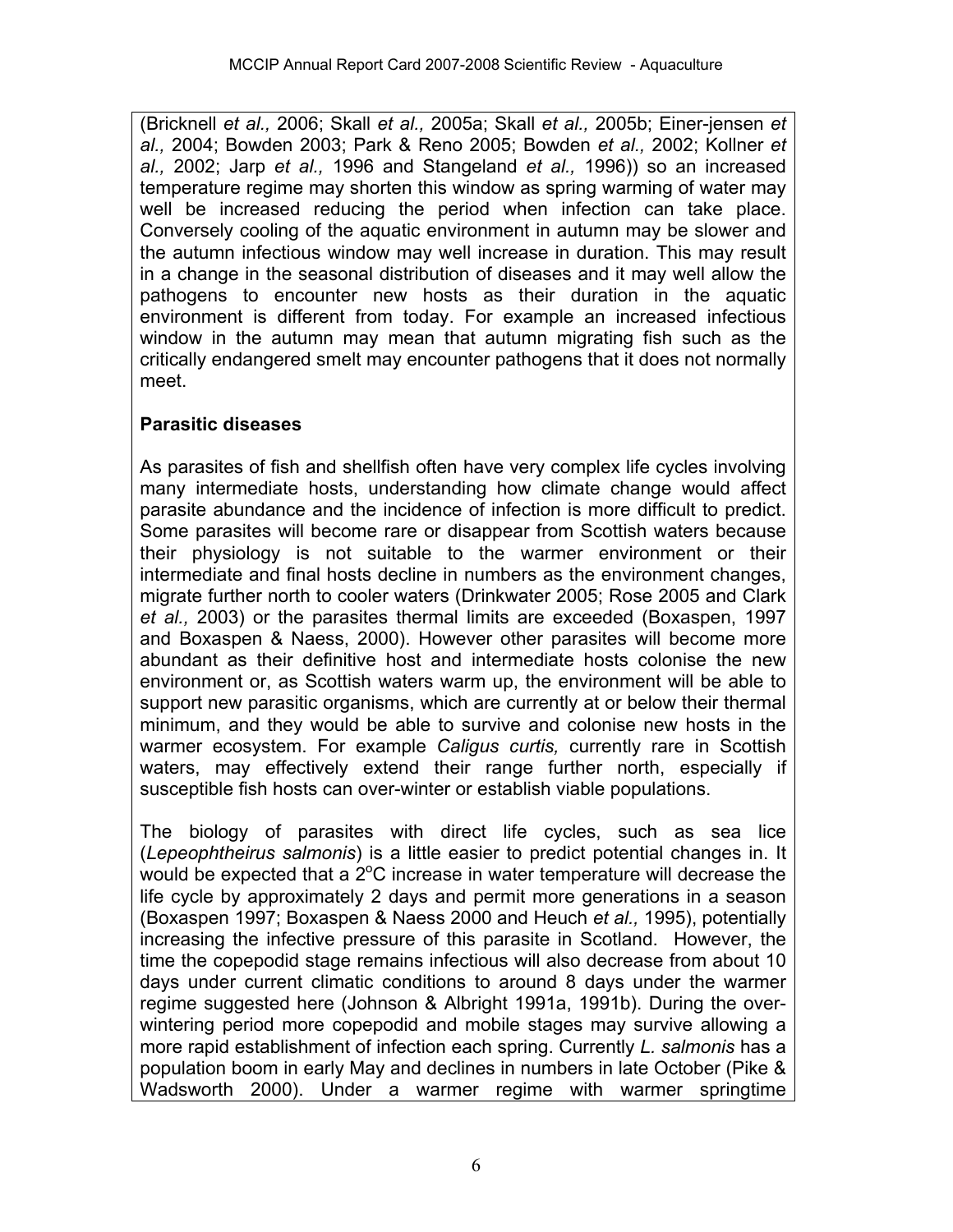temperatures the spring lice bloom may occur earlier in the year and the autumn decline push into November or even December. Such an extended season would undoubtedly lead to more clinical interventions to control lice as well as increased lice infective pressure within the environment.

# **Fungal disease**

Like bacteria, as temperature increases the generation time of fungal organisms decreases so that, under higher temperature regimes, most fungal infections would be predicted to progress faster once the host was infected. However, as mentioned above, assuming the animal is not at its thermal limit, the fishes' immune system will be operating more effectively and may well overcome the infection.

*Saprolegnia* is one disease that could cause concern in a warming environment. Currently this disease occurs each spring and causes major welfare issues with parr and smolts often necessitating clinical intervention and treatment with antifungal drugs. Under warmer conditions it is feasible that *Saprolegnia* would occur earlier in the year and progress faster in infected fish (Gieseker *et al.,* 2006; Udomkusonsri & Noga 2005; Lategan *et al.,* 2004; De Canales *et al.,* 2001; Howe & Stehly 1998, Howe *et al.,* 1998 and Quiniou *et al.,* 1998) and the autumn decline in the disease would occur later in the year.

Fungal diseases exotic to Scotland becoming established is a potential concern especially as the trade in tropical ornamental fish (including goldfish, which are often cultured under warm water regimes in the Middle and Far East, China and USA) may be a source of introduction of the exotic fish fungi into the country.

# **Storminess. Very low confidence.**

The UKCIP predictions for wind speeds are very uncertain, such that it is not possible to assign even a low confidence value to changes in wind speed. It is predicted that winter depressions will become more frequent, with deeper lows. However it is difficult to clearly predict regional effects. Based on the existing UKCIP forecasts, some areas are predicted to experience an increase (up to 10 percent) in the 20 year return period daily mean speeds in some seasons (e.g. West coast of Scotland in autumn/winter and Orkney/Shetland in summer). This represents an increase in the frequency of stormy conditions, which will have significance for the integrity of aquaculture structures and increase the risk of escapes. Mean daily wind speeds with 2 year return periods are predicted to decline over much of the West coast of Scotland during summer months. These calmer conditions are likely to have effects on planktonic communities (see below).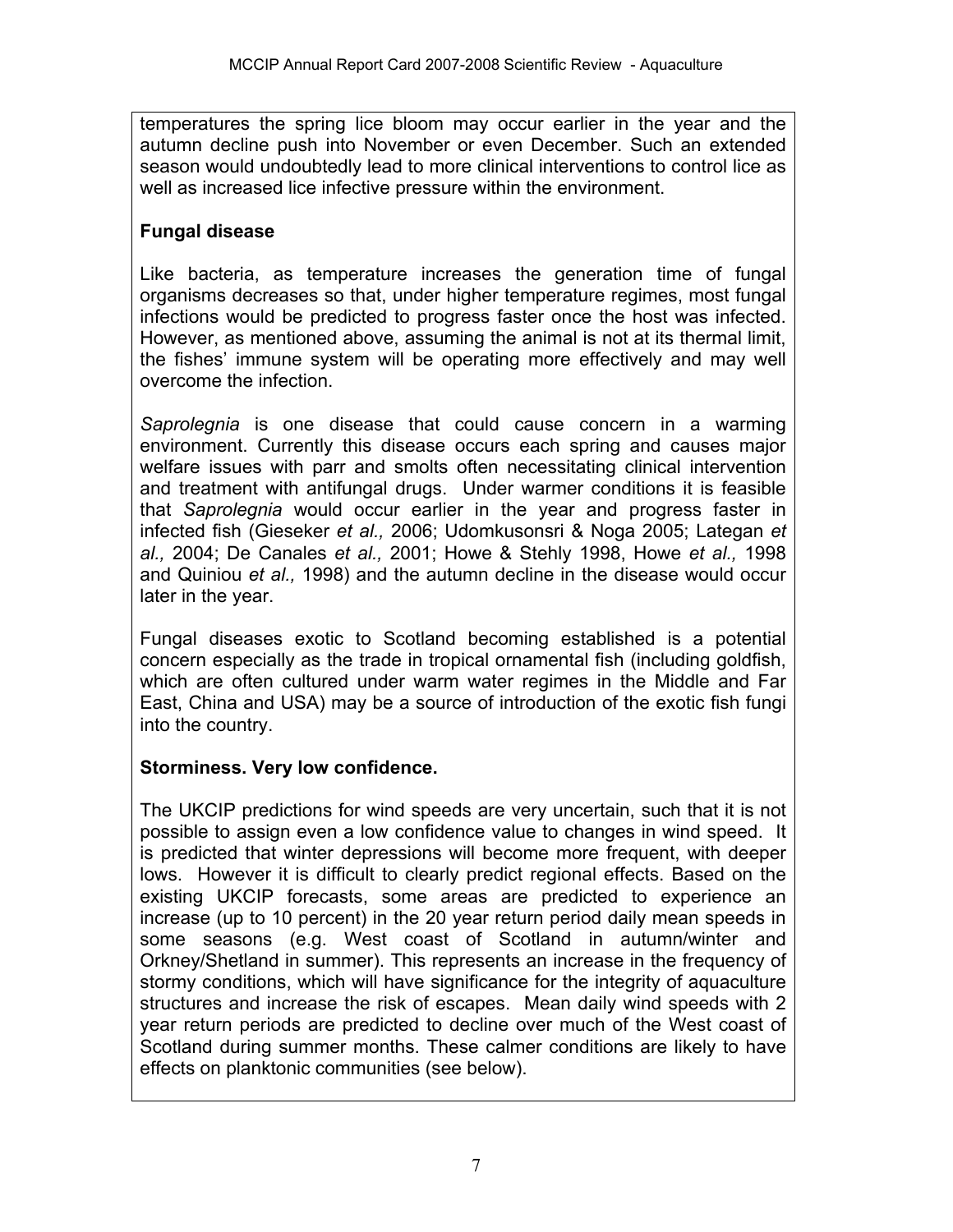### **Harmful algal blooms. Low confidence.**

Climate change is having a complex effect on phytoplankton communities. Several studies have associated rising surface temperatures with an increase in the [rela](http://www.mccip.org.uk/arc/2007/glossary.htm)tive abundance of flagellates and dinoflagellates (compared to **[diatoms](http://www.mccip.org.uk/arc/2007/glossary.htm#Diatoms)** ), e.g. in the NE Atlantic (Edwards *et al.,* 2006), North Sea (Edwards & Richardson 2004), Baltic Sea (Wasmund *et al.,* 1998) and Norwegian coast (Saetre *et al.,* 2003). Both of these groups contain potentially toxic or nuisance species which can be responsible for stress or kills of cultured finfish or result in harvesting closures for shellfish growing waters. There are many complicating factors and for the regions where Scottish aquaculture is concentrated there are no accurate predictions for the future trends in the occurrence of such harmful algal blooms (HABs). Changes in precipitation will affect the salinity of coastal waters as well as the stratification of water columns and the availability of nutrients for phytoplankton gr[owth](http://www.mccip.org.uk/arc/2007/glossary.htm). In addition the zooplankton communities which graze on **[phytoplankton](http://www.mccip.org.uk/arc/2007/glossary.htm#Phytoplankton)**<sup>2</sup> communities have also been observed to be changing.

It is possible that the future hydrodynamic regime will favour a different planktonic community to the present. It is possible that species currently absent or rare in Scottish waters may become established and new toxic / nuisance species may pose problems for aquaculturists.The phenology (temporal patterns of occurrence) of planktonic species are also likely to be altered (Edwards & Richardson 2004), with effects on the timing and efficacy of shellfish spat fall.

#### **Shellfish Classification. Low confidence.**

Precipitation, by influencing run-off from land, has an impact on shellfish classification (determined according to the presence of enteric bacteria in cultured shellfish). Increased run-off from land where livestock faecal material is present can increase the presence of enteric bacteria in shellfish. Shellfish farmers may be prevented from selling or be required to depurate shellfish harvested from areas with a poor classification. Under a regime of reduced precipitation during summer months it is reasonable to expect that this situation will become less frequent.

# **Confidence assessments**

# **'What is already happening' – Low**

#### **'What could happen in the future' - Low**

We have reviewed the levels of confidence given in the 2006 report and do not feel that these warrant changing, so overall they remain 'low'. Where confidence levels are provided in the individual sections of the full review (e.g.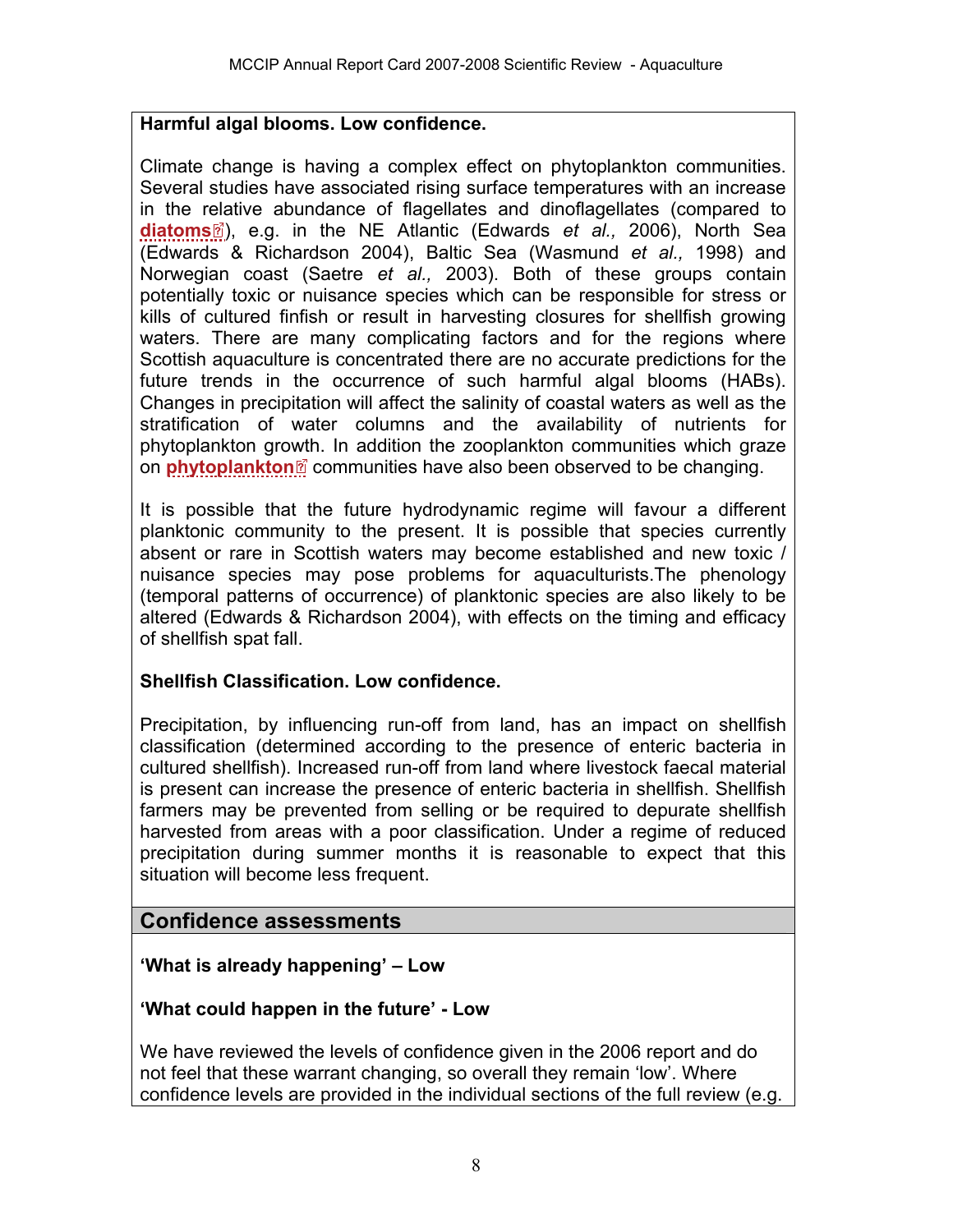for direct effects of temperature increase) they are for 'what could happen in the future', not 'what is happening now'.

# **Knowledge gaps**

Impacts of climate change on the environmental impacts of aquaculture  $-$  e.g. assimilative capacity of receiving water bodies.

# **Commercial impacts**

Given the uncertainties associated with the predictions it is not possible to predict the economic impacts on the aquaculture industry at present.

# **References**

- Aune, A., Imsland, A.K. and Pittman, K. (1997). Growth of juvenile halibut, Hippoglossus hippoglossus (L.), under a constant and switched temperature regime. *Aquaculture Research* **28**(12): p. 931-939.
- Benediktsdottir, E., Verdonck, L., Sproer, C., Helgason, S. and Swings, J. (2000). Characterization of Vibrio viscosus and Vibrio wodanis isolated at different geographical locations: a proposal for reclassification of Vibrio viscosus as Moritella viscosa comb. nov. *International Journal Of Systematic And Evolutionary Microbiology* **50**: p. 479-488.
- Bjornsson, B. and Tryggvadottir, S.V. (1996). Effects of size on optimal temperature for growth and growth efficiency of immature Atlantic halibut (Hippoglossus hippoglossus L.). *Aquaculture* **142**(1-2): p. 33-42.

Bond, C.E. (1996). The Biology of Fishes. New York: Thomson Learning. 576.

- Bowden, T.J. (2003). A study of the susceptibility of Atlantic halibut, Hippoglossus hippoglossus (L.), to viral haemorrhagic septicaemia virus isolated from turbot, Scophthalmus maximus (L.). *Journal of Fish Diseases* **26**(4): p. 207-212.
- Bowden, T.J., Smail, D.A. and Ellis, A.E. (2002). Development of a reproducible infectious pancreatic necrosis virus challenge model for Atlantic salmon, Salmo salar L. *Journal of Fish Diseases* **25**(9): p. 555- 563.
- Bowden, T.J., Thompson, K.D., Morgan, A.L., Gratacap, R.M.L., Nikoskelainen, S. (2007) Seasonal variation and the immune response: a fish perspective. Fish and Shellfish Immunology **22**: p: 695-706.

Boxaspen, K. and Naess, T. (2000). Development of eggs and the planktonic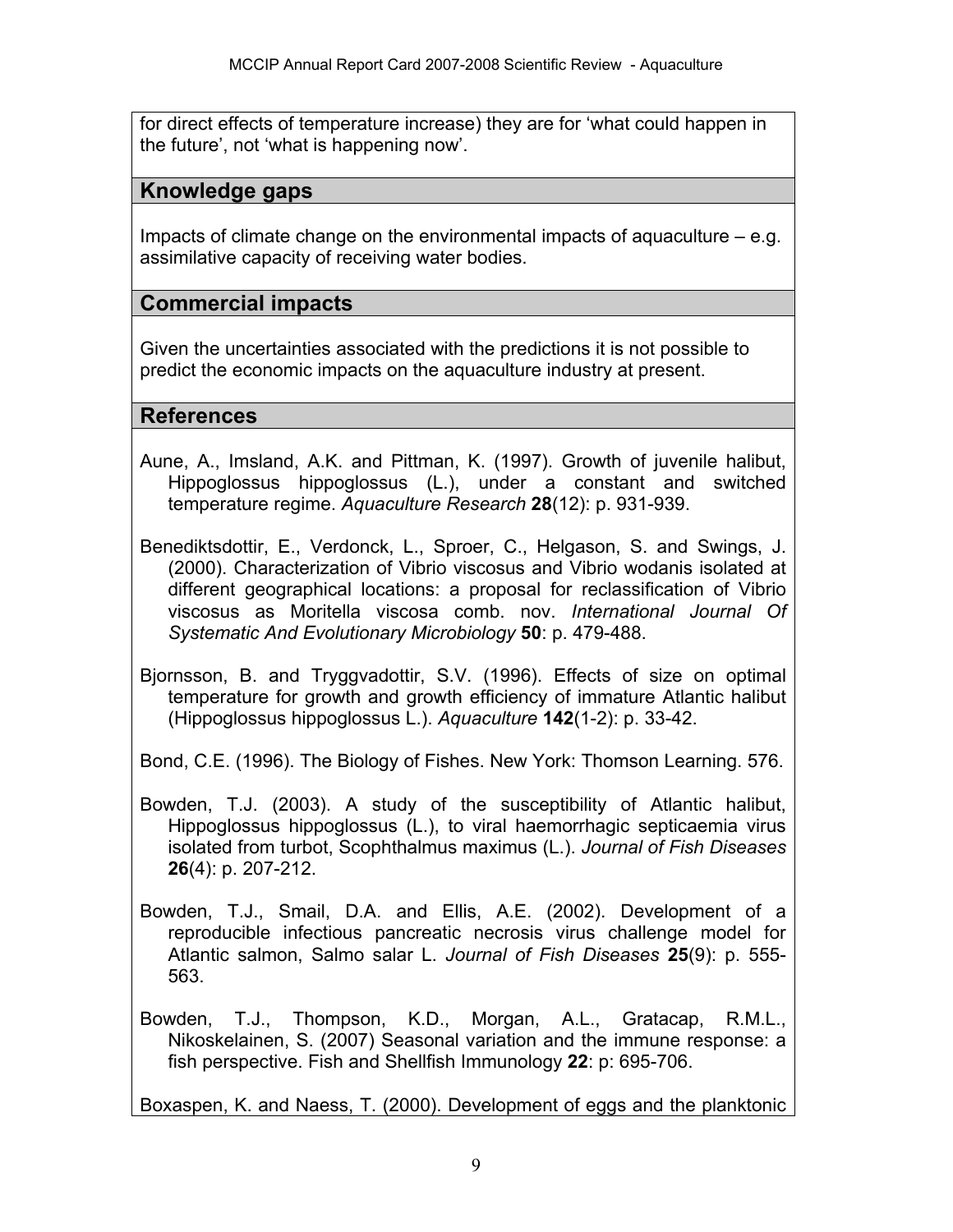stages of salmon lice (Lepeophtheirus salmonis) at low temperatures. *Contributions to Zoology* **69**(1-2): p. 51-55.

- Boxaspen, K. (1997). Geographical and temporal variation in abundance of salmon lice (Lepeophtheirus salmonis) on salmon (Salmo salar L.). *ICES Journal of Marine Science* **54**(6): p. 1144-1147.
- Bricknell, I.R., Bron, J. E. and Bowden, T.J. (2006). Diseases of gadoid fish in cultivation: a review. *Ices Journal of Marine Science* **63**(2): p. 253-266.
- Bruno, D.W. (2004). Prevalence and diagnosis of bacterial kidney disease (BKD) in Scotland between 1990 and 2002. *Diseases of Aquatic Organisms* **59**(2): p. 125-130.
- Cano, J.M. and Nicieza, A.G. (2006). Temperature, metabolic rate, and constraints on locomotor performance in ectotherm vertebrates. *Functional Ecology* **20**(3): p. 464-470.
- Claireaux, G., Webber, D.M., Kerr, S.R. and Boutilier, R.G. (1995). Physiology and behavior of free-Swimming Atlantic Cod (Gadus-Morhua) facing fluctuating temperature conditions. *Journal of Experimental Biology* **198**(1): p. 49-60.
- Clark, R.A., Fox, C.J., Viner, D. and Livermore, M. (2003). North Sea cod and climate change - modelling the effects of temperature on population dynamics. *Global Change Biology* **9**(11): p. 1669-1680.
- Coyne, R., Smith, P., Dalsgaard, I., Nilsen, H., Kongshaug, H., Bergh, O. and Samuelsen, (2006). Winter ulcer disease of post-smolt Atlantic salmon: An unsuitable case for treatment? *Aquaculture* **253**(1-4): p. 171-178.
- De Canales, M.L.G., Ortiz, J.B., Del Valle, M.G. and Sarasquete, C. (2001). Saprolegniasis in wild fish populations. *Ciencias Marinas* **27**(1): p. 125- 137.
- Drinkwater, K.F. (2005). The response of Atlantic cod (Gadus morhua) to future climate change. *Ices Journal of Marine Science* **62**(7): p. 1327- 1337.
- Duguid, J.P., Marmion, B.P. and Swain, R.H.A. (1978). Medical Microbiology. 13 ed. Vol. 1. Edinburgh, London and New York: Churchill Livingstone. 666.

Edwards, M. and Richardson A.J. (2004). Impact of climate change on marine pelagic phenology and trophic mismatch. *Nature* **430**, 881-884.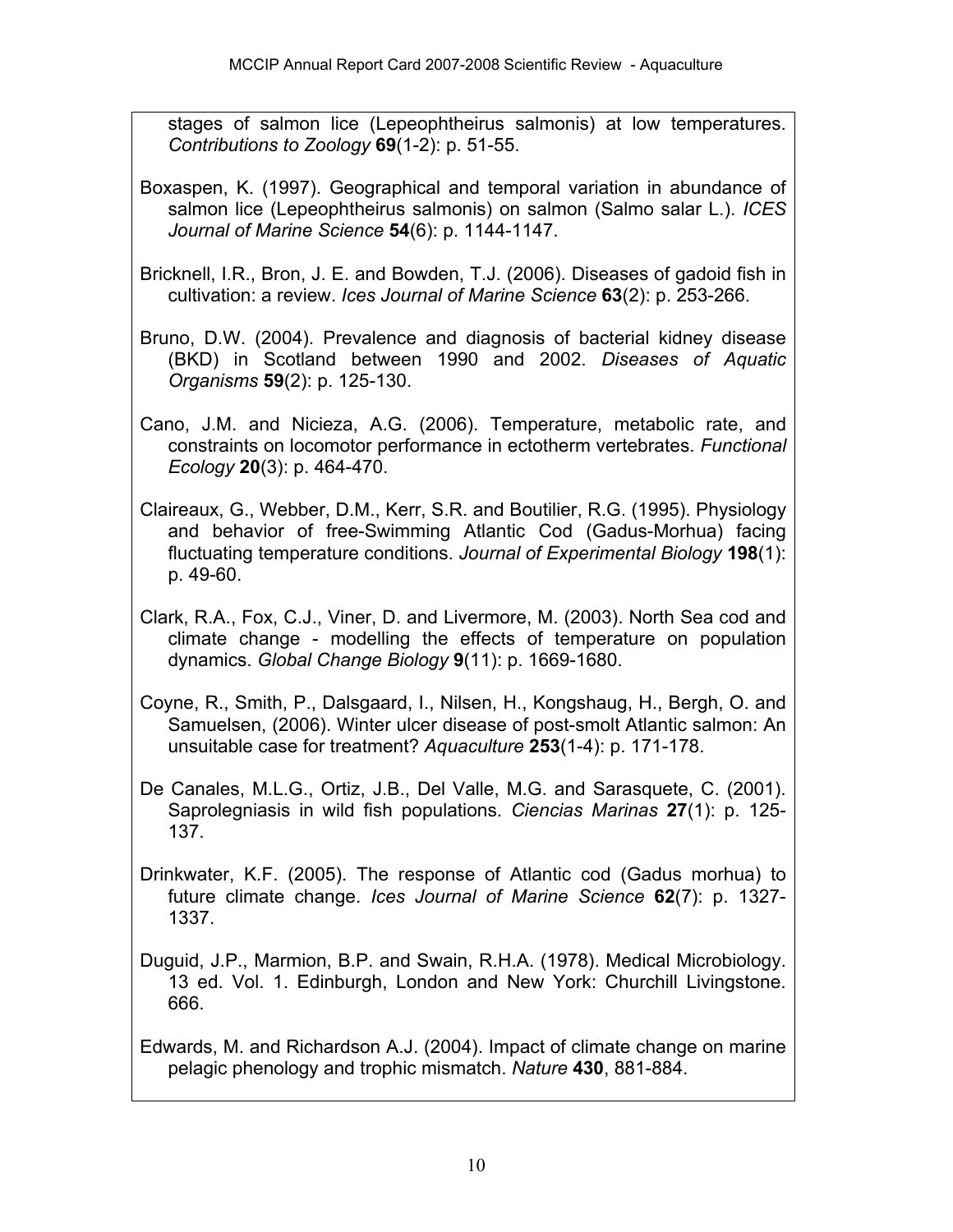- Edwards, M., Johns D.G., Leterme S.C., Svendsen E. and Richardson A.J. (2006). Regional climate change and harmful algal blooms in the NE Atlantic. *Limnol. Oceanogr* **51**(2), 820-829.
- Eggset, G., Mortensen, A., Johansen, L.H. and Sommer, A.I. (1997a). Susceptibility to furunculosis, cold water vibriosis, and infectious pancreatic necrosis (IPN) in post-smolt Atlantic salmon (Salmo salar L.) as a function of smolt status by seawater transfer. *Aquaculture* **158**(3-4): p. 179-191.
- Eggset, G., Mikkelsen, H. and Killie, J.E.A. (1997b). Immunocompetence and duration of immunity against Vibrio salmonicida and Aeromonas salmonicida after vaccination of Atlantic salmon (Salmo salar L.) at low and high temperatures. *Fish and Shellfish Immunology* **7**(4): p. 247-260.
- Einer-jensen, K., Ahrens, P., Forsberg, R. and Lorenzen, N. (2004). Evolution of the fish rhabdovirus viral haemorrhagic septicaemia virus. *Journal Of General Virology* **85**: p. 1167-1179.
- Galbreath, P.F., Adams, N.D., Sherrill, L.W. and Martin, T.H. (2006). Thermal tolerance of diploid versus triploid rainbow trout and brook trout assessed by time to chronic lethal maximum. *Environmental Biology of Fishes* **75**(2): p. 183-193.
- Gieseker, C.M., Serfling, S.G. and Reimschuessel, R. (2006). Formalin treatment to reduce mortality associated with Saprolegnia parasitica in rainbow trout, Oncorhynchus mykiss. *Aquaculture* **253**(1-4): p. 120-129.
- Goniea, T.M., Keefer, M.L., Bjornn, T.C., Peery, C.A., Bennett D.H. and Stuehrenberg, L.C. (2006). Behavioral thermoregulation and slowed migration by adult fall Chinook salmon in response to high Columbia River water temperatures. *Transactions of The American Fisheries Society* **135**(2): p. 408-419.
- Heuch, P.A., Parsons, A. and Boxaspen, K. (1995). Diel vertical migration: a possible host-finding mechanism in salmon louse (Lepeophtheirus salmonis) copepodids? *Canadian Journal of Fisheries and Aquatic Sciences* **52**(4): p. 681-689.
- Hirvela-Koski, V., Pohjanvirta, T., Koski, P. and Sukura, A. (2006). Atypical growth of Renibacterium salmoninarum in subclinical infections. *Journal of Fish Diseases* **29**(1): p. 21-29.
- Howe, G.E. and Stehly, G.R. (1998). Experimental infection of rainbow trout with Saprolegnia parasitica. *Journal of Aquatic Animal Health* **10**(4): p. 397-404.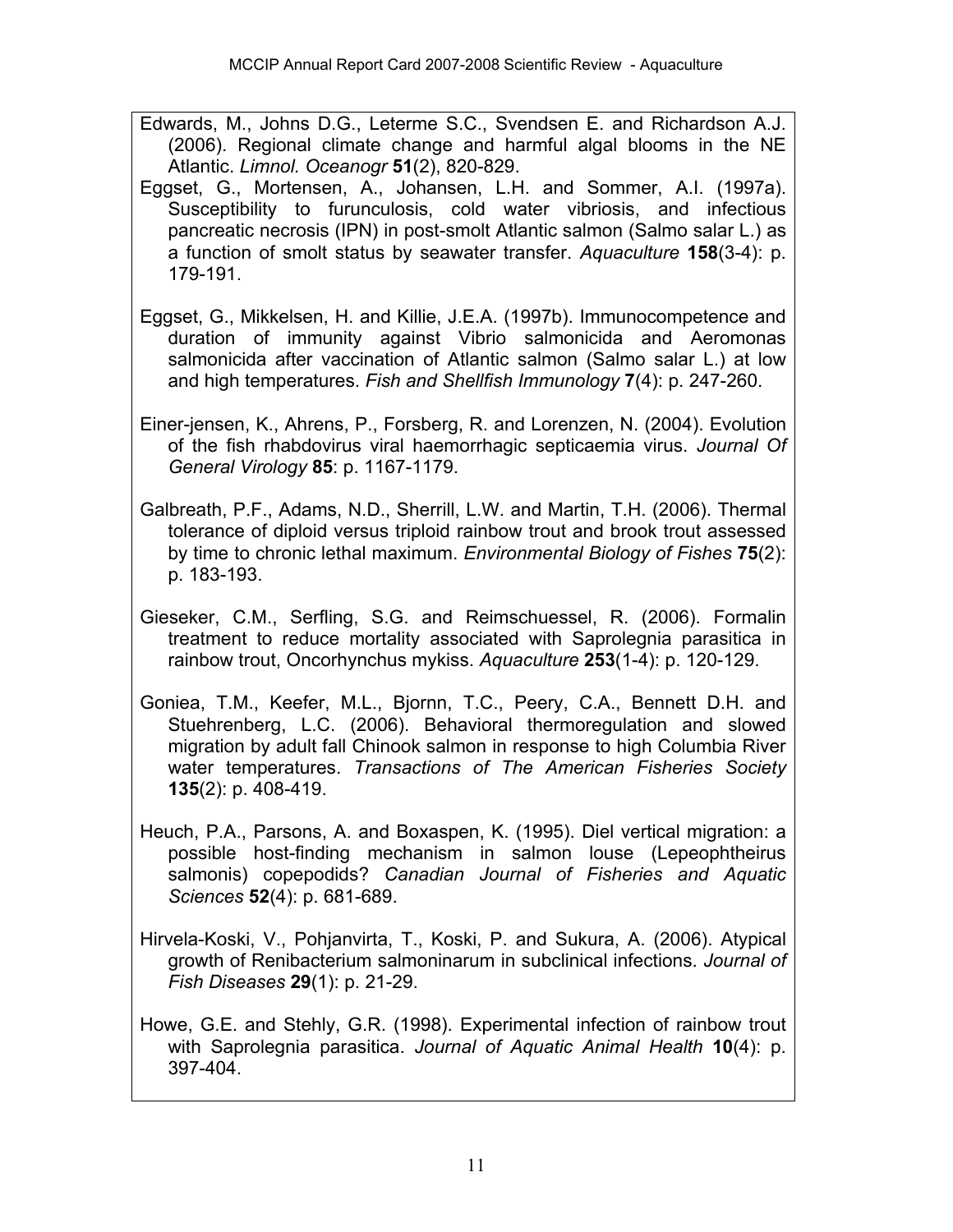- Howe, G.E., Rach, J.J. and Olson, J.J. (1998). Method for inducing saprolegniasis in channel catfish. *Journal of Aquatic Animal Health* **10**(1): p. 62-68.
- Hurst, T.P., Spencer, M.L., Sogard, S.M. and Stoner, A.W. (2005). Compensatory growth, energy storage and behaviour of juvenile Pacific halibut Hippoglossus stenolepis following thermally induced growth reduction. *Marine Ecology-Progress Series* **293**: p. 233-240.
- Imsland, A.K., Jonassen, T.M., Stefansson, S.O., Kadowaki, S. and Berntssen,M.H.G. (2000). Intraspecific differences in physiological efficiency of Juvenile Atlantic halibut Hippoglossus hippoglossus L. *Journal of the World Aquaculture Society* **31**(3): p. 285-296.
- Jacobson, K.C., Arkoosh, M.R., Kagley, A.N., Clemons, E.R., Collier, T.K. and Casillas, E. (2003). Cumulative effects of natural and anthropogenic stress on immune function and disease resistance in juvenile chinook salmon. *Journal Of Aquatic Animal Health* **15**(1): p. 1-12.
- Jarp, J., Taksdal, T. and Torud, B. (1996). Infectious pancreatic necrosis in Atlantic salmon Salmo salar in relation to specific antibodies, smoltification, and infection with erythrocytic inclusion body syndrome (EIBS). *Diseases of Aquatic Organisms* **27**(2): p. 81-88.
- Johnson, S.C. and Albright, L.J. (1991a). The developmental stages of Lepeophtheirus salmonis (Krøyer, 1837) (Copepoda, Caligidae). *Canadian Journal of Zoology* **69**(4): p. 929-950.
- Johnson, S.C. and Albright, L.J. (1991b). Development, growth, and survival of Lepeophtheirus salmonis (Copepoda, Caligidae) under laboratory conditions. *Journal of the Marine Biological Association of the United Kingdom* **71**(2): p. 425-436.
- Jonsdottir, H., Malmquist, H.J., Snorrason, S.S., Gudbergsson, G. and Gudmundsdottir, S. (1998). Epidemiology of Renibacterium salmoninarum in wild Arctic charr and brown trout in Iceland. *Journal of Fish Biology* **53**(2): p. 322-339.
- Kollner, B., Wasserrab, B., Kotterba, G. and Fischer, U. (2002). Evaluation of immune functions of rainbow trout (Oncorhynchus mykiss) - how can environmental influences be detected? *Toxicology Letters* **131**(1-2): p. 83- 95.
- Larsson, S. and Berglund, I. (2006). Thermal performance of juvenile Atlantic salmon (Salmo salar L.) of Baltic Sea origin. *Journal of Thermal Biology* **31**(3): p. 243-246.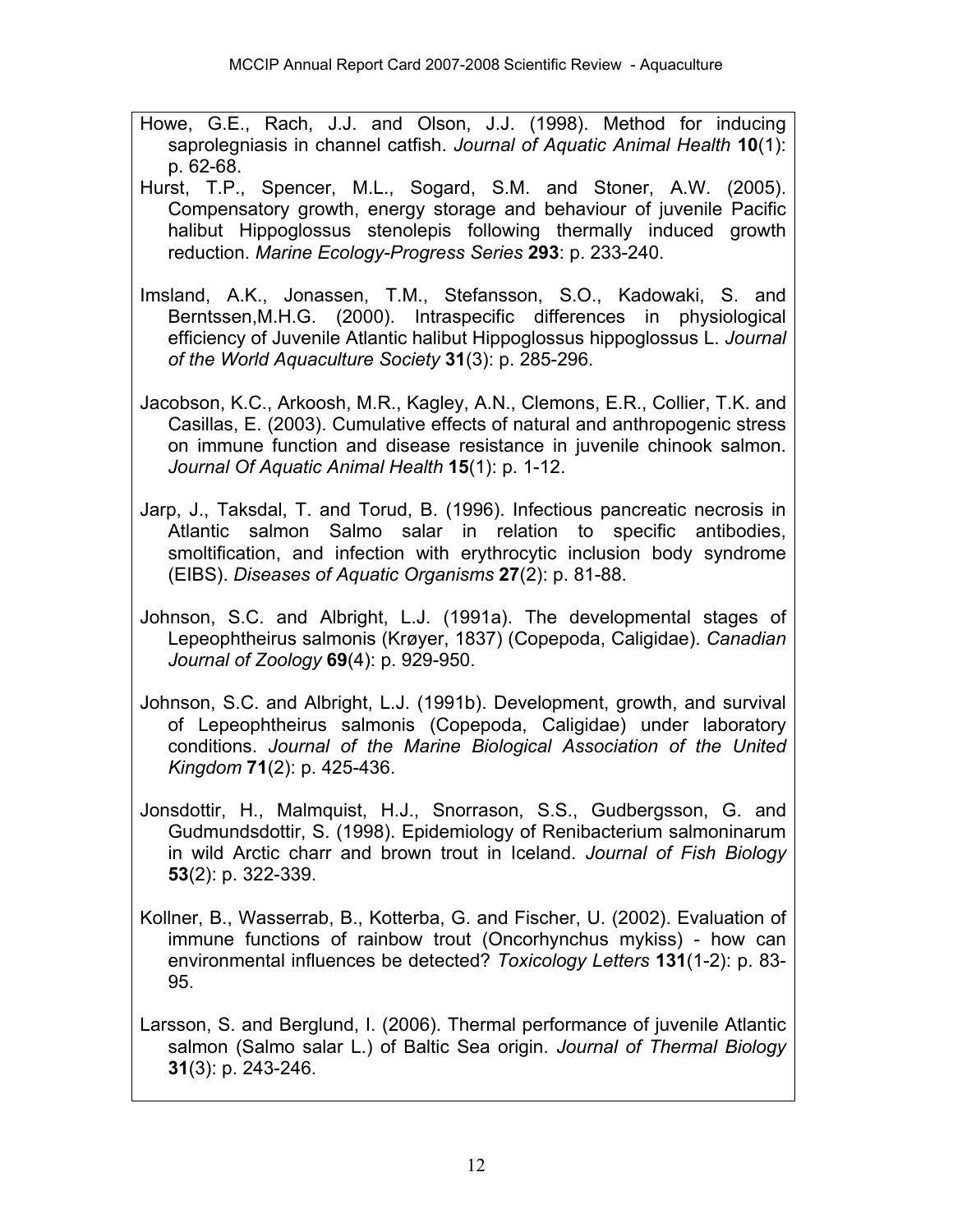Lategan, M.J., Torpy, F.R. and Gibson, L.F. (2004). Control of saprolegniosis in the eel Anguilla australis Richardson, by Aeromonas media strain A199. *Aquaculture* **240**(1-4): p. 19-27.

- Le Morvan, C., Deschaux, P. and Troutaud, D. (1996). Effects and mechanisms of environmental temperature on carp (Cyprinus carpio) anti-DNP antibody response and non-specific cytotoxic cell activity: a kinetic study. *Developmental and Comparative Immunology* **20**(5): p. 331-40.
- Levesque, H.M., Bondy, J., Short, C., Ballantyne, J.S., Driedzic, W.R. and Moon, T.W. (2005). Effects of seasonal temperature and photoperiod on Atlantic cod (Gadus morhua). II. Enzymes of intermediary metabolism. *Canadian Journal of Fisheries And Aquatic Sciences* **62**(12): p. 2864- 2873.
- Lillehaug, A. (1997). Vaccination strategies in seawater cage culture of salmonids. *Developmental Biological Standards* **90**: p. 401-8.
- Lillehaug, A., Lunestad, B.T. and Grave, K. (2000). Epidemiology of bacterial diseases in Norwegian aquaculture - a description based on antibiotic prescription data for the ten-year period 1991 to 2000. *Diseases of Aquatic Organisms* **53**(2): p. 115-125.

Marine Fisheries Agency (2006). UK statutory FAO aquaculture report.

- Nagai, T. and Lida, I. (2002). Occurrence of bacterial kidney disease in cultured ayu. *Fish Pathology* **37**(2): p. 77-81.
- Neat, F. and Righton, D. (2006). Warm water occupancy by North Sea cod. *Proc. Roy. Soc. B.* Submitted.
- Nordmo, R. and Ramstad, A. (1999). Variables affecting the challenge pressure of Aeromonas salmonicida and Vibrio salmonicida in Atlantic salmon (Salmo salar L.). *Aquaculture* **171**(1-2): p. 1-12.
- Nordmo, R., Sevatdal, S. and Ramstad, A. (1997). Experimental infection with Vibrio salmonicida in Atlantic salmon (Salmo salar L.): an evaluation of three different challenge methods. *Aquaculture* **158**(1-2): p. 23-32.
- Park, K.C. and Reno, P.W. (2005). Molecular size, pH, temperature stability, and ontogeny of inhibitor(s) of infectious pancreatic necrosis virus (IPNV) in normal rainbow trout serum. *Journal of Aquatic Animal Health* **17**(2): p. 177-190.

Piganelli, J.D., Wiens, G.D. and Kaattari, S.L. (1999). Elevated temperature treatment as a novel method for decreasing p57 on the cell surface of Renibacterium salmoninarum. *Diseases of Aquatic Organisms* **36**(1): p.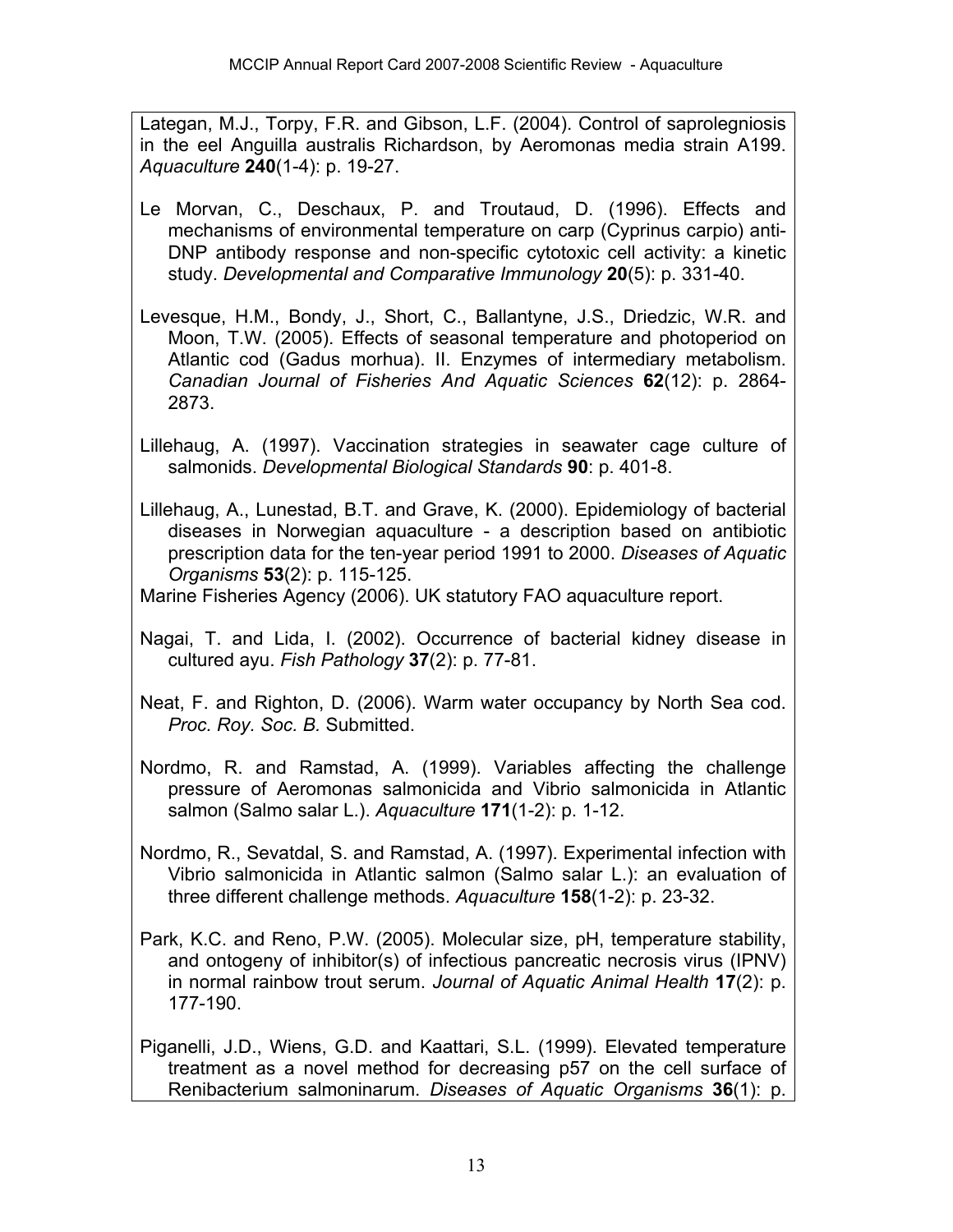29-35.

- Pike, A.W. and Wadsworth, S. (2000). Sealice on salmonids: their biology and control. *Advances in Parasitology* **44**: p. 233-337.
- Quiniou, S.M.A., Bigler, S., Clem, L.W. and Bly, J.E. (1998). Effects of water temperature on mucous cell distribution in channel catfish epidermis: a factor in winter saprolegniasis. *Fish and Shellfish Immunology* **8**(1): p. 1- 11.
- Reddin, D.G., Downton, P., and Friedland, K.D. (2006). Diurnal and nocturnal temperatures for Atlantic salmon postsmolts (Salmo solar L.) during their early marine life. *Fishery Bulletin* **104**(3): p. 415-427.
- Roberts, R.J. (1976). Bacterial diseases of farmed fishes. *Soc Appl Bacteriol Symp Ser* **4**: p. 55-62.
- Rose, A.S., Ellis, A.E. and Munro, A.L.S. (1989). The infectivity by different routes of exposure and shedding rates of Aeromonas salmonicida subsp. salmonicida in Atlantic salmon, Salmo salar L., held in sea water. *Journal of Fish Diseases* **12**(6): p. 573-578.
- Rose, G.A. (2005). On distributional responses of North Atlantic fish to climate change. *Ices Journal of Marine Science* **62**(7): p. 1360-1374.
- Saetre, R., Aure, J. and Danielssen, D.S. (2003). Long-term hydrographic variability patterns off the Norwegian coast and in the Skagerrak*. ICES Marine Science Symposium* **219**, 150-159.
- Skall, H.F., Olesen, N.J. and Mellergaard, S. (2005a). Prevalence of viral haemorrhagic septicaemia virus in Danish marine fishes and its occurrence in new host species. *Diseases of Aquatic Organisms* **66**(2): p. 145-151.
- Skall, H.F., Olesen, N.J. and Mellergaard, S. (2005b). Viral haemorrhagic septicaemia virus in marine fish and its implications for fish farming - a review. *Journal Of Fish Diseases* **28**(9): p. 509-529.
- Stangeland, K., Hoie, S. and Taksdal, T. (1996). Experimental induction of infectious pancreatic necrosis in Atlantic salmon, Salmo salar L, postsmolts. *Journal of Fish Diseases* **19**(4): p. 323-327.
- Steine, N.O., Melingen, G.O. and Wergeland, H.I. (2001). Antibodies against Vibrio salmonicida lipopolysaccharide (LPS) and whole bacteria in sera from Atlantic salmon (Salmo salar L.) vaccinated during the smolting and